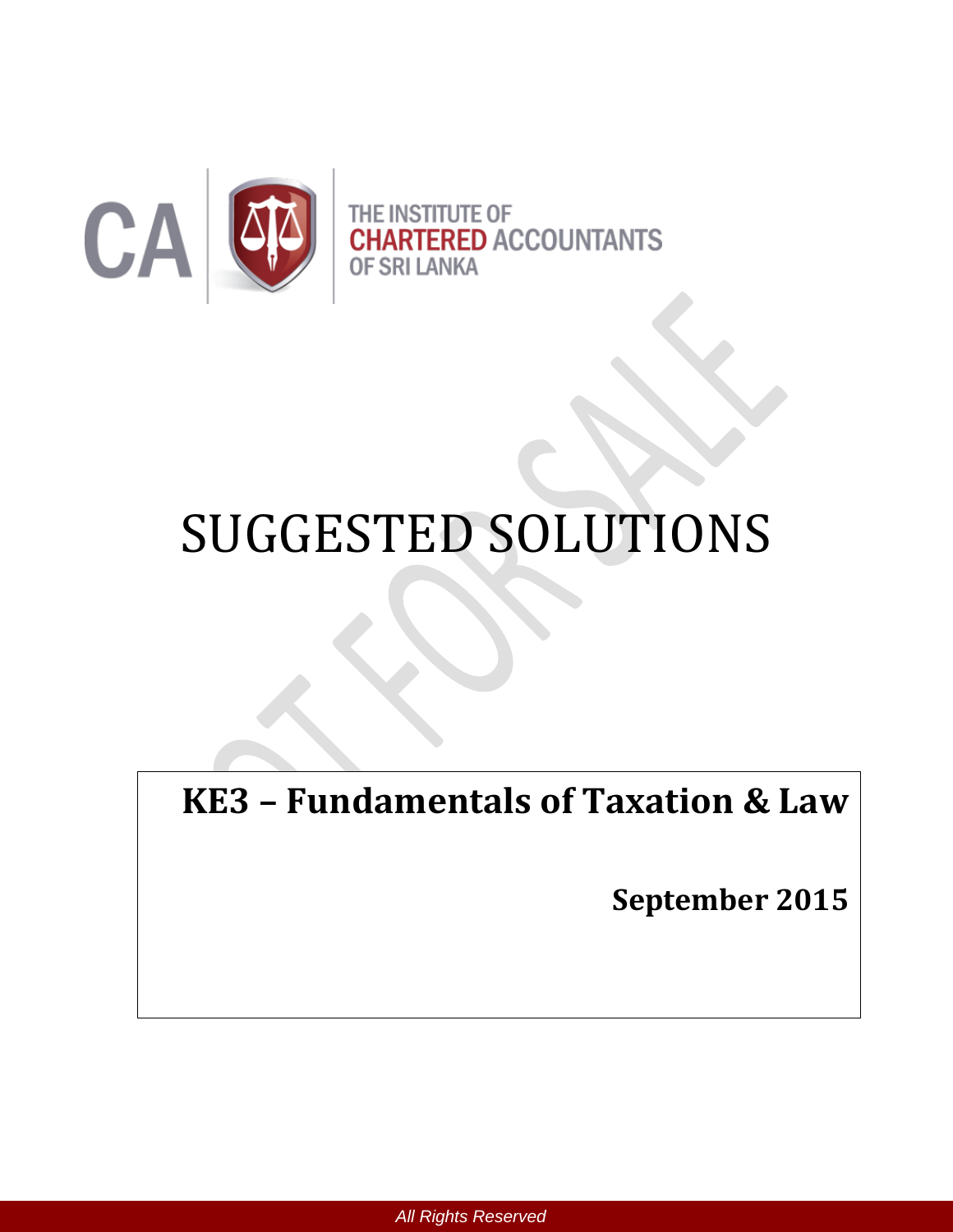## **Part A**

## **Taxation**

## **SECTION 1**

#### **Answer 01**

1.1.

Learning Outcome: 2.1.3 Explain the meaning of "person", year "year of assessment", sources of profits & income" and the "residence rule". Correct answer: C

1.2.

Learning Outcome: 3.1.2. Explain specific adjustments applicable to the computation of statutory income of a company, from rent, interest, dividend and profit from trade or business (other than adjustments applicable to intercompany transaction)

Correct answer: A

1.3.

Learning Outcome: 4.3.1. State the interpretations for tax purposes of the following terms , person, child, trade, business, executive officer and precedent partner Correct answer: C

1.4.

Learning Outcome: 5.1.2. Explain the applicability of VAT to small and medium-sized businesses along with the registration "threshold". Correct answer: C

1.5.

Learning Outcome: 5.2.4. Explain the due dates of payment and submission of returns. Correct answer: D

**[Total: 10 marks]**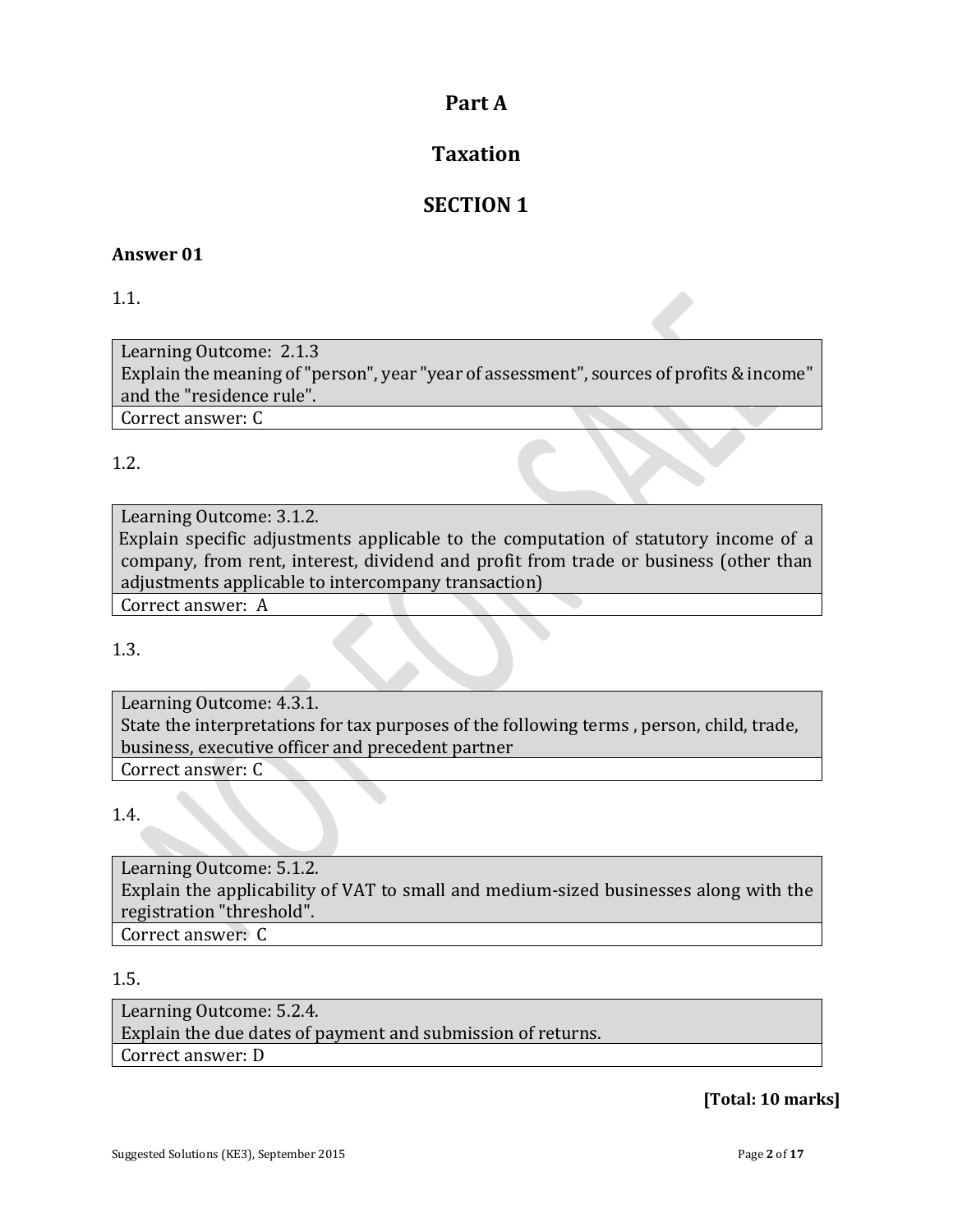#### **Answer 02.**

#### 2.1

| Learning Outcome: 1.2.1                                      |
|--------------------------------------------------------------|
| State the role of the following tax authorities in Sri Lanka |
| Correct answer:                                              |

Income tax, Value Added Tax, Nation Building Tax, Economic Service Charge, Stamp Duty.

#### 2.2

| Learning Outcome: 3.1.3                                                                      |           |
|----------------------------------------------------------------------------------------------|-----------|
| Compute total statutory income, assessable income and taxable income of a company, by making |           |
| relevant statutory deductions.                                                               |           |
| Correct answer:                                                                              | Rs.       |
| <b>Adjusted Profit from trade</b>                                                            | 950,000   |
| Dividend Received                                                                            |           |
| will not form part of statutory income                                                       |           |
| <b>Total Statutory income</b>                                                                | 950,000   |
| Less: Losses b/f                                                                             | (150,000) |
| <b>Assessable Income</b>                                                                     | 800,000   |
| Less: Donation to Approved Charity                                                           | (50,000)  |
| <b>Taxable Income</b>                                                                        | 750.000   |

#### 2.3

Learning Outcome: 3.1.5.

Explain the tax liability of a company on distributions.

Correct answer:

- (i) At least 10% of the distributable profit should be distributed as dividends.
- (ii) Gross dividends should be made on or before 30 September 2015. That is 18months from the commencement of the year of assessment.

2.4

Learning Outcome: 4.2.1.

State circumstances for issue of assessments and the statutory provisions for rejection of return by the assessor.

Correct answer:

Within 18 months from the statutory date of filing the return. That is on or before 31 May 2016.

#### 2.5

Learning Outcome: 4.5.3 Explain the concept of final tax.

Correct answer:

Since PAYE on Employment Income and Withholding Tax on Interest Income have been duly deducted, **he is not required to submit his return of income.** It means his income has been treated as final.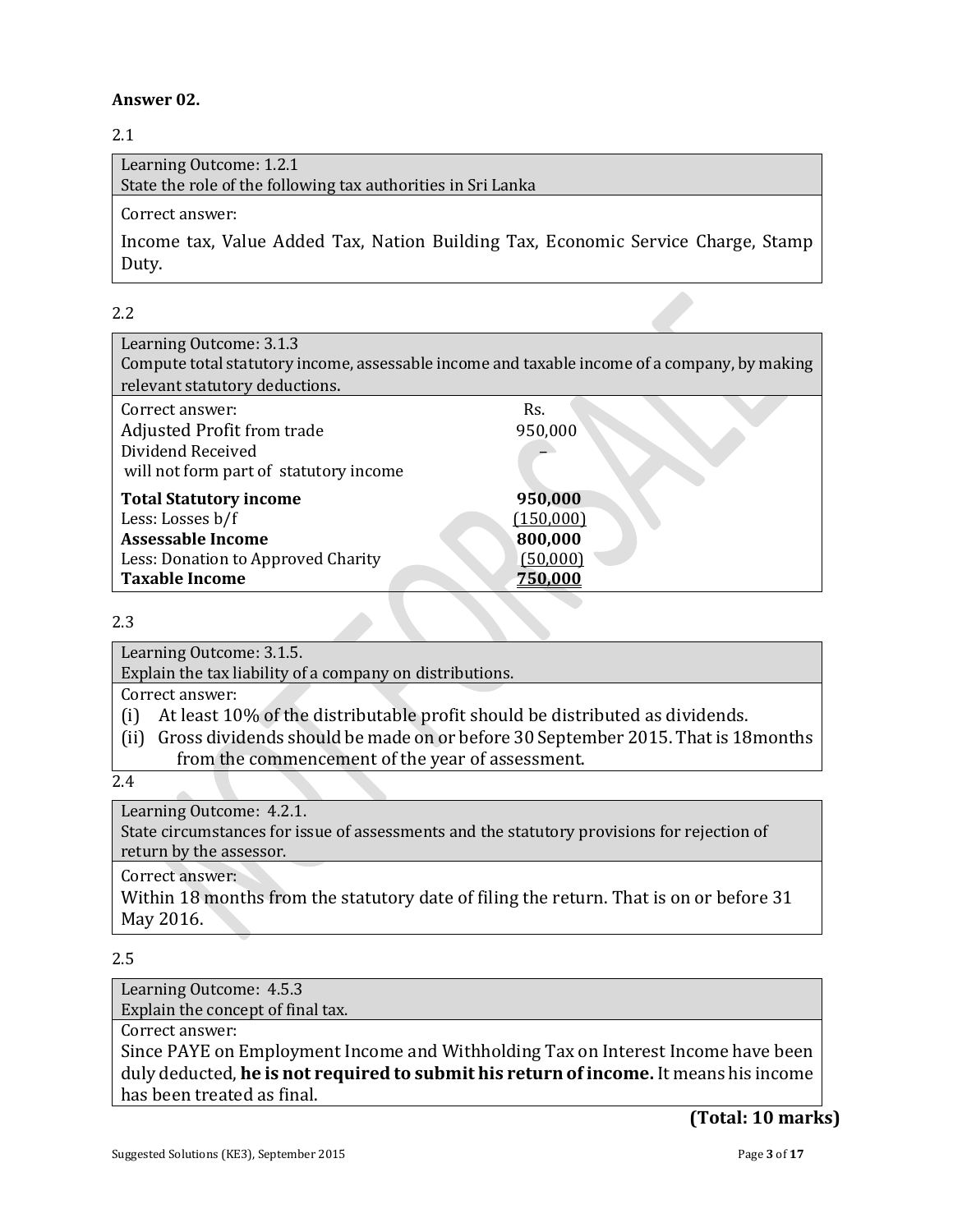Learning Outcome:

- 2.2. Statutory income form sources of profits & income listed in the Inland Revenue Act
- 2.3. Total statutory income, assessable income and taxable income
- 2.4. Gross income tax and balance tax payable

**Dr. Ruwan Computation of Income tax payable for the Y/A 2014/15**

|                                                     | Rs.       |        |           |
|-----------------------------------------------------|-----------|--------|-----------|
| <b>Employment income from the main</b>              |           |        |           |
| employer                                            |           |        |           |
| Salary - 135,000 x 12                               |           |        | 1,620,000 |
| Reimbursement of private travelling                 |           |        |           |
| (per month it is less than 50,000 , therefore it is |           |        |           |
| exempt)                                             |           |        |           |
| Reimbursement of telephone bills                    |           |        |           |
| 38,000 x 50%                                        |           |        | 19,000    |
| Reimbursement of medical expenses                   |           |        | 200,000   |
| Employer's contribution to the provident fund       |           |        |           |
| (Not liable since the fund is approved by the       |           |        |           |
| CGIR)                                               |           |        |           |
|                                                     |           |        | 1,839,000 |
| Employment income from the second                   |           |        |           |
| employer -'924,000/84 x100                          |           |        | 1,100,000 |
| <b>Statutory income from employment</b>             |           |        | 2,939,000 |
| <b>Business Income</b>                              | $+$       |        |           |
| Net profit as per Income Statement                  | 1,777,000 |        |           |
| Profit on sale of the blood pressure meter          |           |        |           |
| (note 1)                                            |           | 2,000  |           |
| Foreign travelling                                  |           |        |           |
| -Accomodation-123,000-allowed                       |           |        |           |
| Previous year adjusted profit=1,872,000             |           |        |           |
| $(2\% \text{ of } 1,872,000=37,440)=54,000-37,440$  | 16,560    |        |           |
| Salaries paid to wife - allowed                     |           |        |           |
| Purchase of medical equipment                       | 75,000    |        |           |
| Depreciation allowance on the new pressure          |           |        |           |
| meter = 21,000 @ 33 1/3%                            |           | 7,000  |           |
| Depreciation allowance on new medical               |           |        |           |
| equipment = 54,000 @33 1/3%                         |           | 18,000 |           |
|                                                     | 1,868,560 | 27,000 |           |
|                                                     |           |        |           |
| <b>Adjusted Profit</b>                              |           |        | 1,841,560 |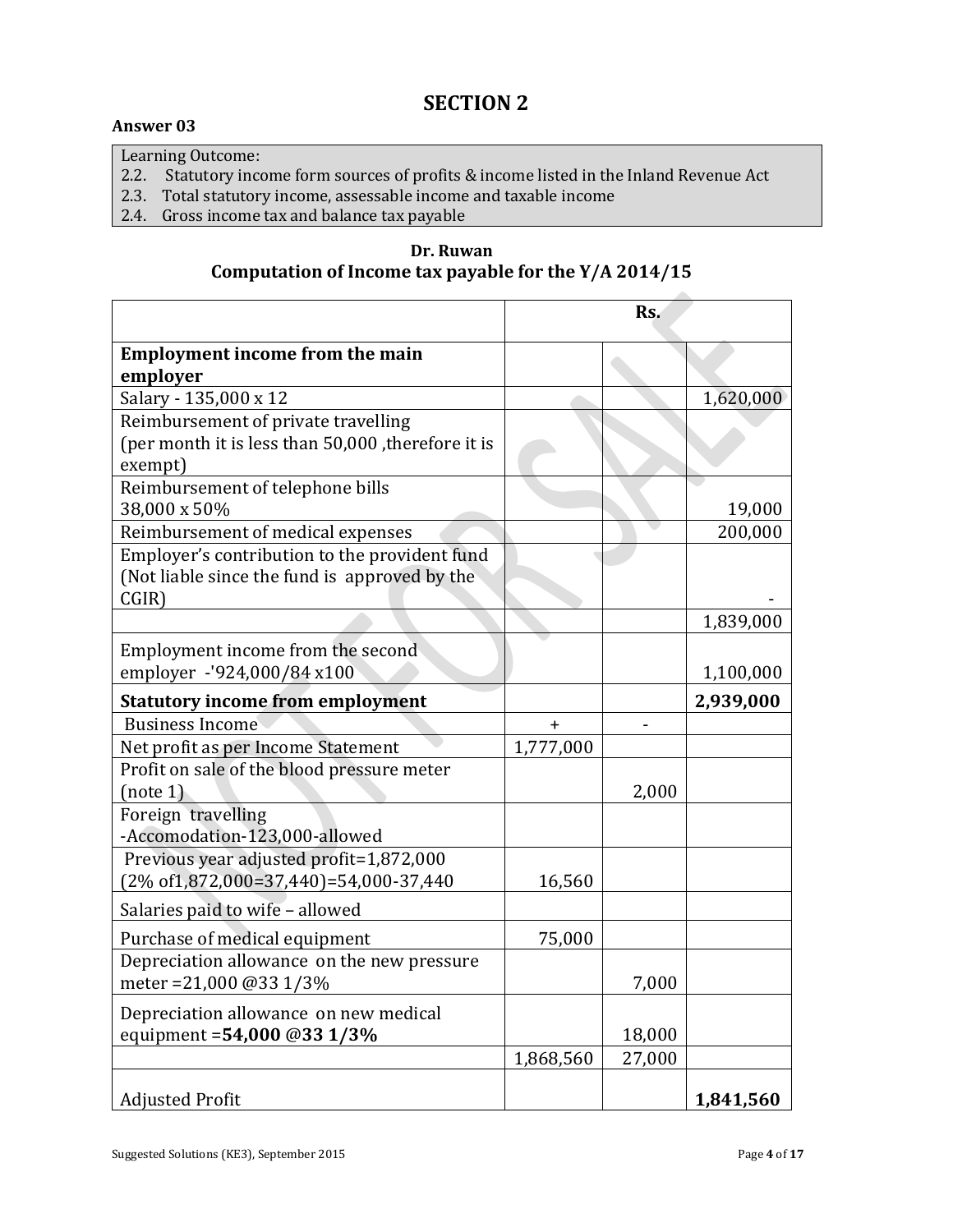| Salaries paid to wife                                                 |         | 175,000   |
|-----------------------------------------------------------------------|---------|-----------|
| <b>Total Statutory Income</b>                                         |         | 4,955,560 |
| Less: deductions under section 32                                     |         |           |
| Interest paid on a loan taken for a wedding -<br>Not allowed          |         |           |
| <b>Assessable income</b>                                              |         | 4,955,560 |
| <b>Less</b> qualifying payments                                       |         |           |
| Qualifying payment on employment<br>income                            | 100,000 |           |
| EPF contribution - not a qualifying<br>payment                        |         |           |
| Life policy premium Rs.80,000                                         |         |           |
| (Limited to lower of Rs. 75,000 and 1/3 of AI)                        | 75,000  |           |
| Insurance – incurable decease -100%<br>allowed                        | 75,000  |           |
| Capital repayment of the loan is not a<br>qualifying payment (Note 2) |         | (250,000) |
| Personal allowance                                                    |         | (500,000) |
| <b>Taxable income</b>                                                 |         | 4,205,560 |

| <b>Calculation of Gross Income Tax</b> |           |         |           |
|----------------------------------------|-----------|---------|-----------|
| 1st                                    | 500,000   | 4%      | 20,000    |
| 2 <sub>nd</sub>                        | 500,000   | 8%      | 40,000    |
| 3rd                                    | 500,000   | 12%     | 60,000    |
| Business income-As a professional(59f) | 1,841,560 | 12%     | 220,987   |
|                                        | 864,000   | 16%     | 138,240   |
|                                        | 4,205,560 |         |           |
| Gross income tax payable               |           |         | 479,227   |
| <b>Less:</b> tax credits               |           |         |           |
| Self-assessment                        |           | 20,000  |           |
| PAYE - main employer                   |           | 91,000  |           |
| - second employer<br><b>PAYE</b>       |           | 176,000 | (287,000) |
| <b>Balance payable</b>                 |           |         | 192,227   |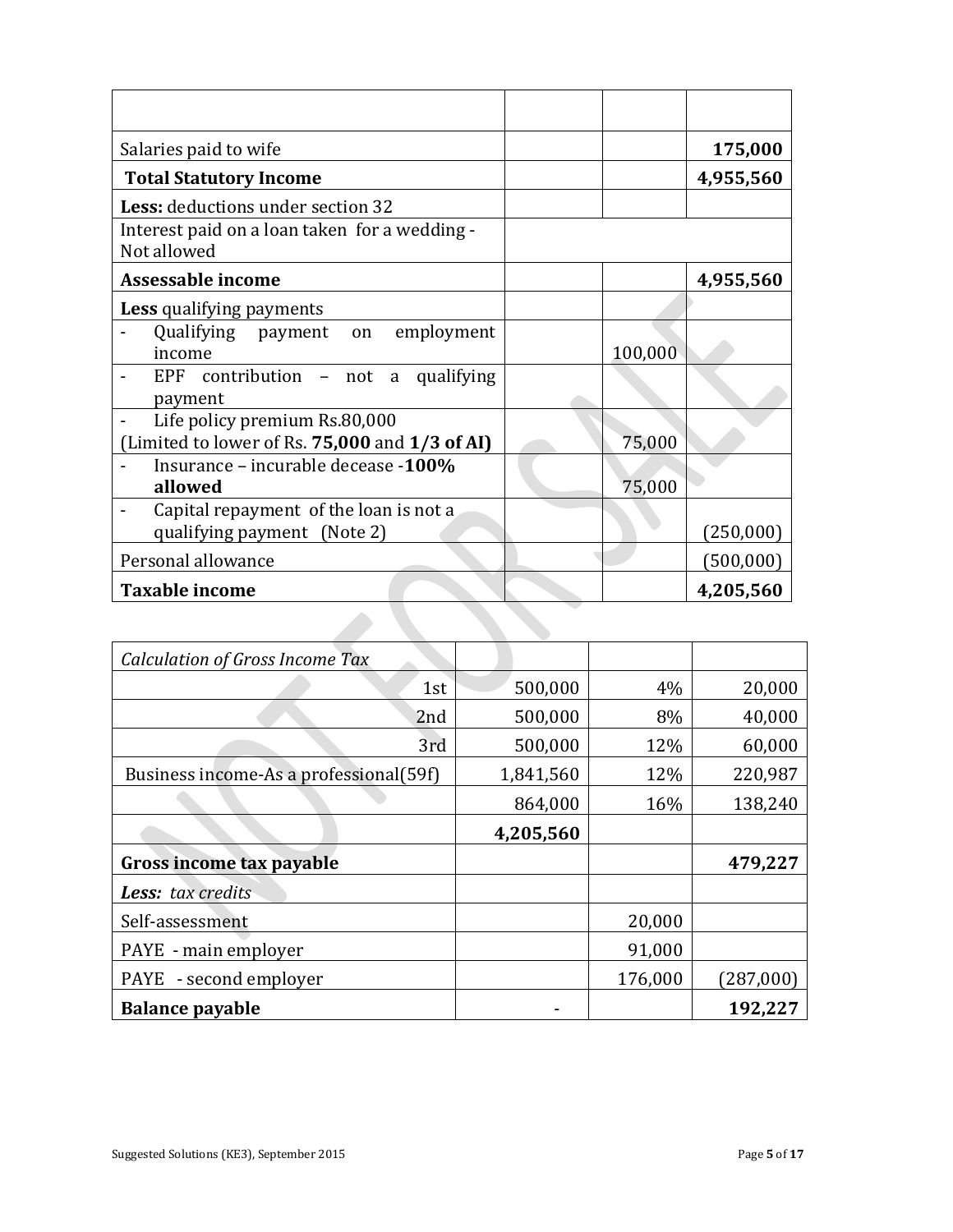Note 1:

Since no capital allowance was claimed on old machine the adjusted profit/(loss) on the disposal of blood pressure meter is not taxable.

Note 2:

Nothing can be deducted as qualifying payments if the income is solely from employment income.

However, he has enough other sources of income, and therefore, life policy premium and medical insurance policy premium can be deducted up to the extent of other income.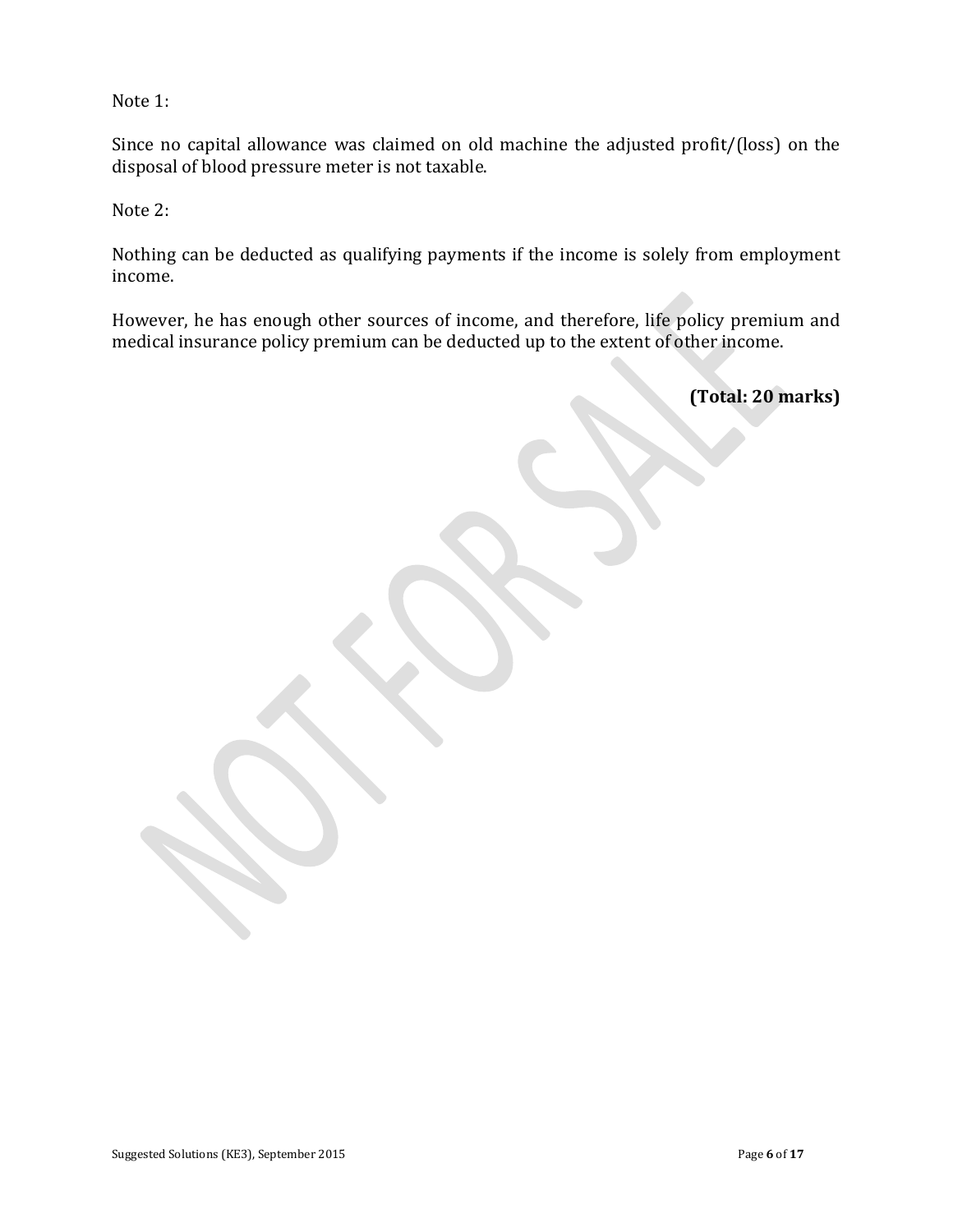## **Part B**

## **Legal Fundamentals**

## **SECTION 1**

#### **Answer 04**

#### 4.1.

Learning Outcome: 1.1.1. Identify the main branches of the Sri Lankan Legal system and their roles.

#### Correct answer: B

All the other conditions given in the answer should be present, for a custom to be recognized by the courts as a source of law. Whereas there is no need for parliament to pass subordinate legislation for a custom to be recognized by courts as a source of law.

#### 4.2.

Learning Outcome: 3.1.1. Discuss the difference between a contract for sale of goods and a contract for work and materials, and the classification of said goods. Correct answer: B

#### 4.3.

Learning Outcome: 5.6.1. Explain the liability of the state for acts done by its agents. Correct answer: B All the others are instances where the State is not liable for the acts of its agent.

#### 4.4.

Learning Outcome: 6.2.2. List obligations of the hirer and owner. Correct answer: C All the others are obligations of a hirer under a hire-purchase agreement.

4.5.

Learning Outcome: 8.1.1. Define fraud, theft, money laundering, bribery, negligence and explain the main defences.

Correct answer: C

All the others are defences for theft.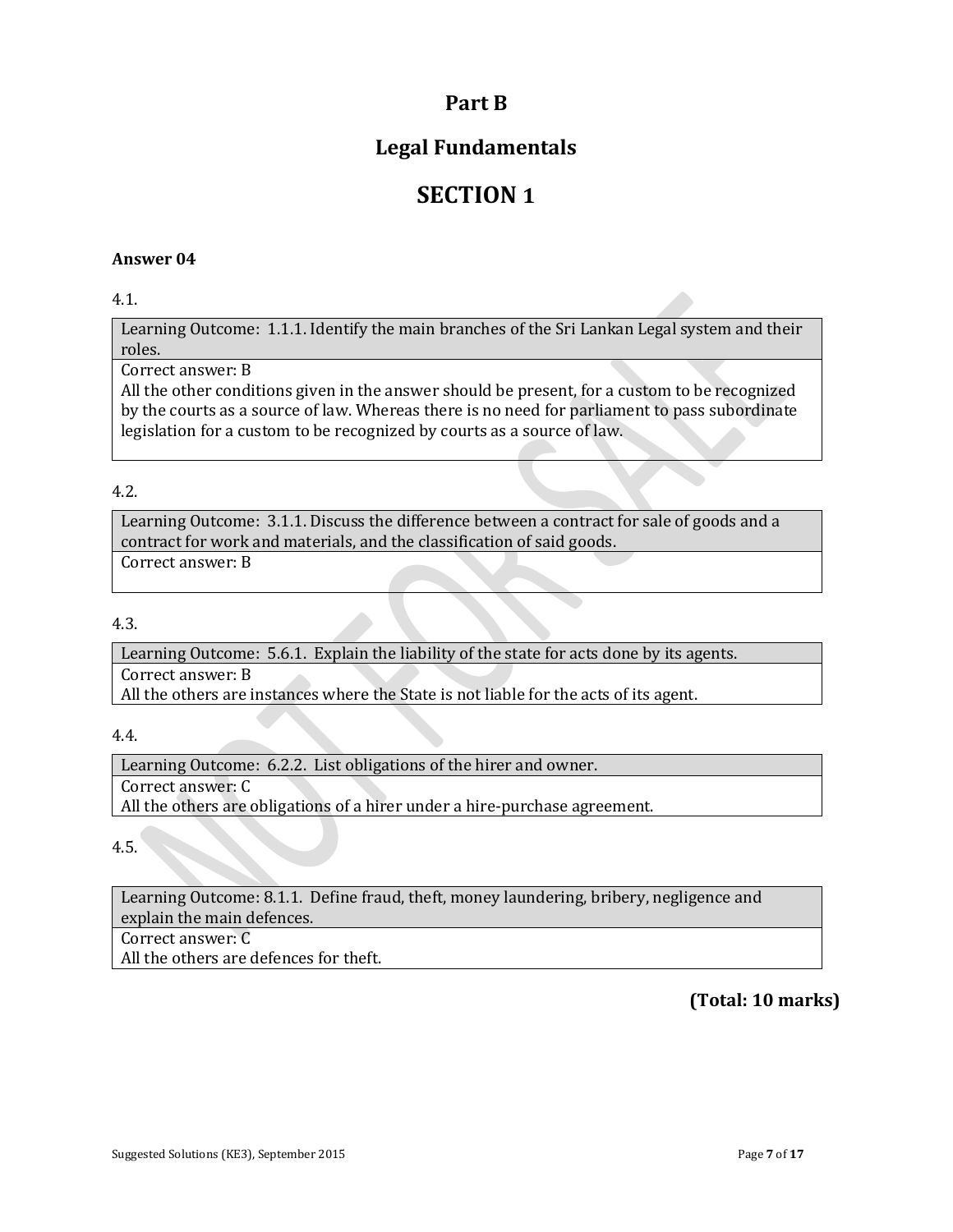5.1.

Learning Outcome: 2.1.1. Explain the requisites of a valid contract i.e. offer and acceptance, intention to create legal relations, considering (including the concept of "LaesioEnormis"), "capacity and form". Definition of contract, agreement, offer and acceptance, capacity to contract, form of contracts, "reality of consent".

The following rules should be complied with, in order for an acceptance to be treated as a valid acceptance in the law of contracts.

- The acceptance must be made when the offer is still in force.
- -- The acceptance must be absolute/unconditional.
- The acceptance must be unqualified.
- -- The acceptance must be communicated to the offeror.

#### 5.2.

Learning Outcome: 3.2.1. Explain the implied conditions and warranties, which are applicable in a contract for sale of goods.

As per the Sale of Goods Ordinance No.11 of 1896, the following implied terms apply in relation to the title of this TV.

- (i) There is an implied condition that the seller, has the right to sell the goods at the time the property in goods passes to the buyer.
- (ii) There is an implied warranty, that the buyer will have and enjoy quiet possession of the goods**.**
- (iii) There is a further implied warranty, that the goods will be free from any encumbrance or charge, which was not known to the buyer at the time of sale.

[Section 13 of the Sale of Goods Ordinance]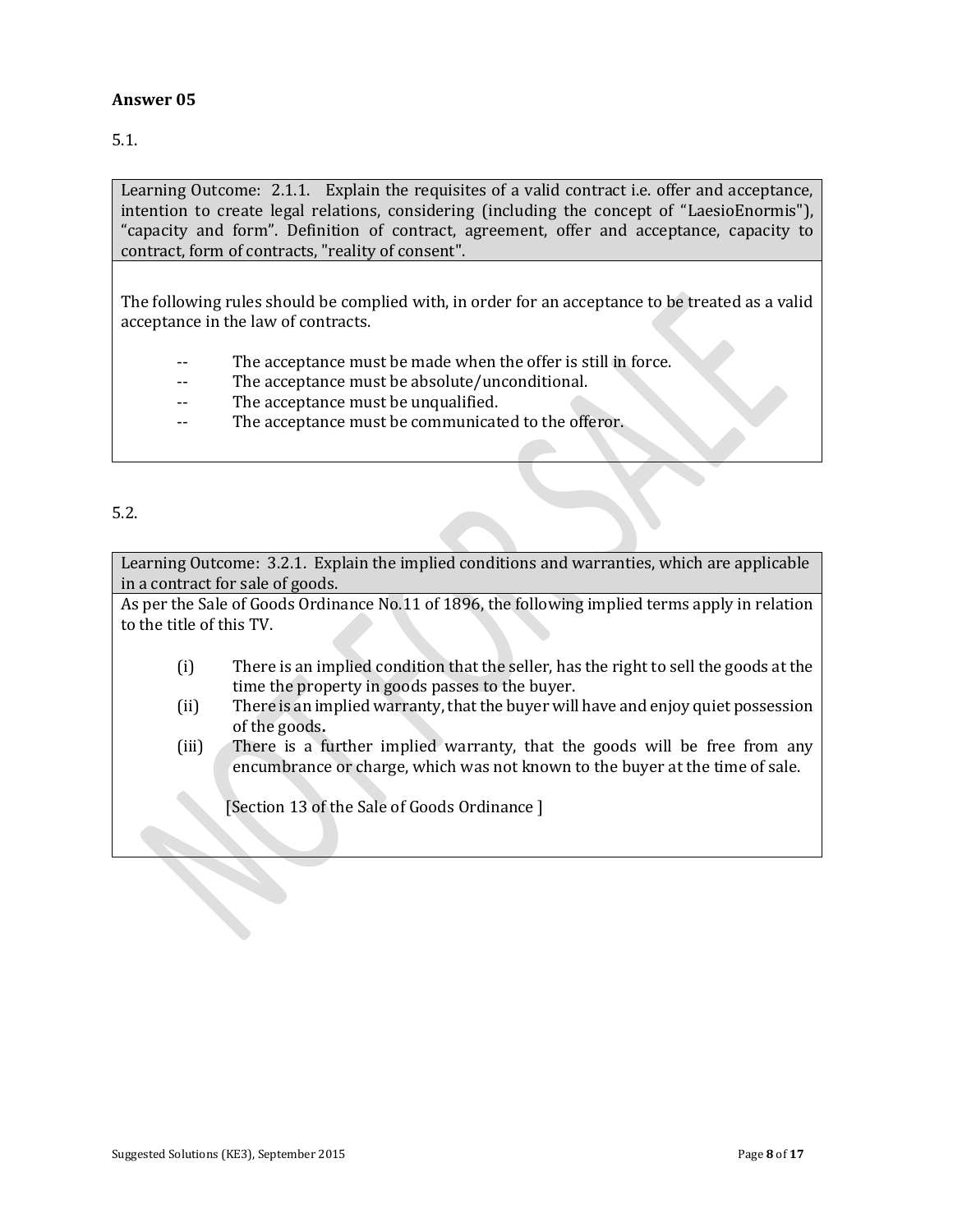5.3.

Learning Outcome: 1.4.1.

Explain the regulatory role of each of these institutions.

Institute of Chartered Accountants, Sri Lanka Accounting Standards Monitoring Board, Securities and Exchange Commission, Colombo Stock Exchange, Board of Investment, Registrar of Companies, Dept. of Customs, Central Bank (Exchange Control aspect).

The main functions of the BOI are as follows :

- To attract foreign direct investments and domestic investments.
- To assist investors at all stages of the process, from the application stage to commercial operation.
- To establish and manage export-processing zones, which are available to investors to set up industrial and commercial enterprises.
- To diversify the sources of foreign exchange earnings and to increase the export earnings.

#### 5.4.

Learning Outcome: 9.1.2. Explain the process of international commercial dispute resolution.

In general, the process of mediation is as follows.

- The disputing parties appoint a neutral third party to act as a mediator.
- The process of mediation is determined by the mediator and the parties collectively. Generally, each disputing party lists out the key issues of the dispute and submits these to the mediator and to each other.
- Thereafter the mediator makes his decision. This decision is not binding on the parties. It is up to the parties to accept it or not.

The Mediation Boards Act No. 72 of 1988 too lays down the procedure to be followed in a mediation [Section 10]. This process is as follows :

- (a) All disputes where the value of the claim is less than Rs. 250,000 must be first referred to the Mediation Board for mediation.
- (b) The Mediation Board will notify the disputants to attend a mediation conference.
- (c) It can also require to bring witnesses and documents, if necessary, to such conference. The Board will convene as many such mediation conferences as necessary, to arrive at a settlement.
- (d) These proceedings should be completed within the time period specified under the Act (section 13).
- (e) Where a settlement is reached, the terms of the settlement shall be recorded in writing and signed by the Chief Mediator, and given to either the disputants or courts, as applicable.
- (f) Where a settlement is not reached, the Board will issue a certificate of non-settlement signed by the Chief Mediator.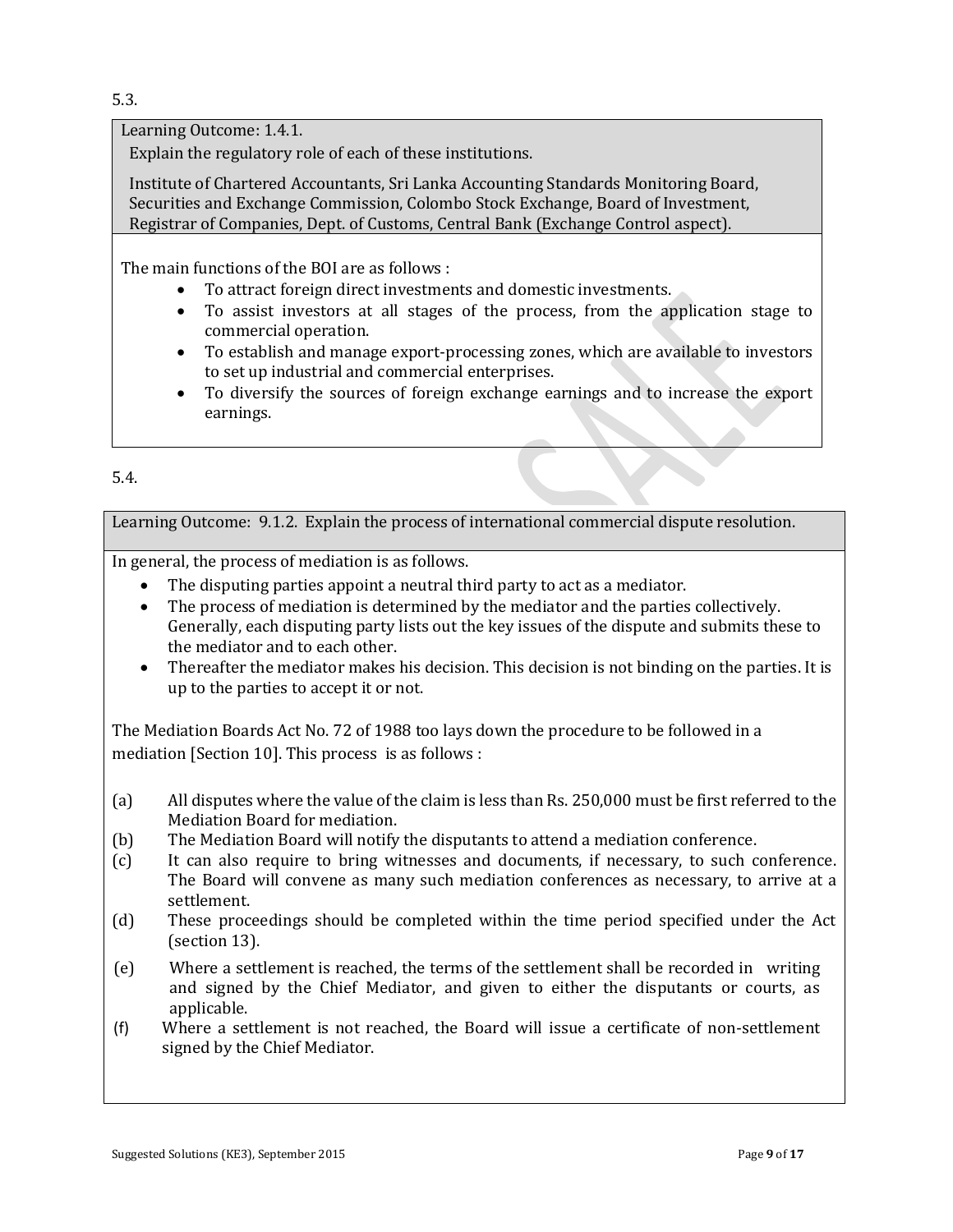Learning Outcome: 8.2.1. Comment briefly on each of these Acts: Prevention of Money Laundering Act. No. 05 of 2006. Electronic Transaction Act No. 19 of 2006. Computer Crimes Act. Consumer Protection Act, Intellectual Property, Act No. 36 of 2003.

- The main purpose of registering an Industrial Design is that the owner gets exclusive ownership over such Industrial Design.
- All registered designs will be recorded in the "**Register of Industrial Designs**", which is a public document that can be inspected by any person.
- The registration is valid for an initial period of 5 years from the date of receipt of the application for registration.
- This term can be renewed for two more consecutive 5-year terms, at the option of the author.

**[Total: 20 marks]**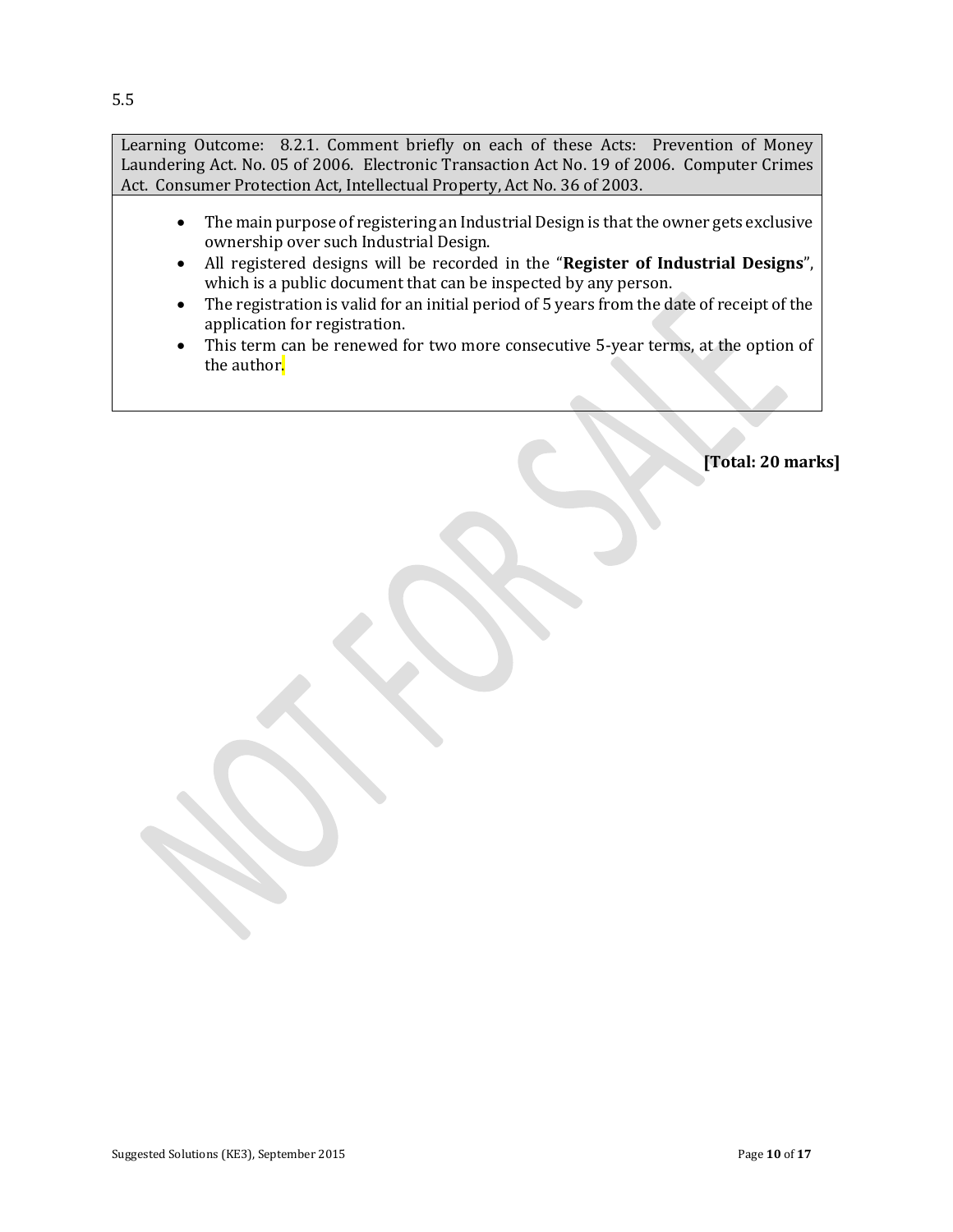| Learning Outcome:<br>2.2.1 Explain what is meant by the terms of contract and the effect of exemption clauses and the<br>Unfair Contract Terms Act No.26 of 1997.<br>2.5.1. Explain the Common Law and Equitable remedies for breach of contract.<br>2.5.2. Explain the principle of unjust enrichment. |                                                                                                                                                                                                                                                                                                                                                       |  |
|---------------------------------------------------------------------------------------------------------------------------------------------------------------------------------------------------------------------------------------------------------------------------------------------------------|-------------------------------------------------------------------------------------------------------------------------------------------------------------------------------------------------------------------------------------------------------------------------------------------------------------------------------------------------------|--|
|                                                                                                                                                                                                                                                                                                         | In the given scenario there are a few violations of the Law of Contracts by Frooty. Given below are<br>3 such violations and the remedies available to the Hotel for each such violation.                                                                                                                                                             |  |
| (a)                                                                                                                                                                                                                                                                                                     | The first such violation is that he failed to supply the required quantity of fruits for<br>August 2015 as per the contract.                                                                                                                                                                                                                          |  |
|                                                                                                                                                                                                                                                                                                         | Total fruits requirement of the hotel should be supplied by Frooty. Since this is a<br>main term of the contract, which goes to the very root of the contract, it is considered<br>as a condition of the contract. Therefore, failure by Frooty, to meet the required<br>demand in August, amounts to a breach of a condition of the contract by him. |  |
|                                                                                                                                                                                                                                                                                                         | A breach of a condition entitles the affected party to rescind the contract and claim<br>damages. Accordingly, the Hotel has a right to rescind the entire contract and claim<br>damages from Frooty for the violation of this condition of the contract.                                                                                             |  |
| (b)                                                                                                                                                                                                                                                                                                     | The second violation is the failure of Frooty to supply fruits of a good quality in the<br>month of August.                                                                                                                                                                                                                                           |  |
|                                                                                                                                                                                                                                                                                                         | The supplying of good quality fruits is an implied obligation or a term of the contract.<br>But it can be treated as a warranty of the contract because the failure to perform it<br>does not affect the substance of the contract.                                                                                                                   |  |
|                                                                                                                                                                                                                                                                                                         | For this violation Cookie's Hotel is not entitled to rescind the contract, but it can only<br>claim damages from Frooty.                                                                                                                                                                                                                              |  |
| (c)                                                                                                                                                                                                                                                                                                     | The third violation is that Frooty had made a false statement to the Hotel, at the time<br>of entering into the contract in order to induce it to enter in to the contract, in<br>relation to his ability and capacity to supply the required quantity of fruits for the<br>given period.                                                             |  |
|                                                                                                                                                                                                                                                                                                         | Since this false statement was made by Frooty knowing very well that it is not true,<br>it amounts to a fraudulent misrepresentation under the Law of Contracts.                                                                                                                                                                                      |  |
|                                                                                                                                                                                                                                                                                                         | In such a situation, the hotel as the innocent party, can exercise any of the following<br>remedies.<br>Rescind the contract, or<br>Claim damages, or<br>Refuse to perform the contract, or                                                                                                                                                           |  |
|                                                                                                                                                                                                                                                                                                         | Refuse to affirm the contract.<br>(Total: 10 marks)                                                                                                                                                                                                                                                                                                   |  |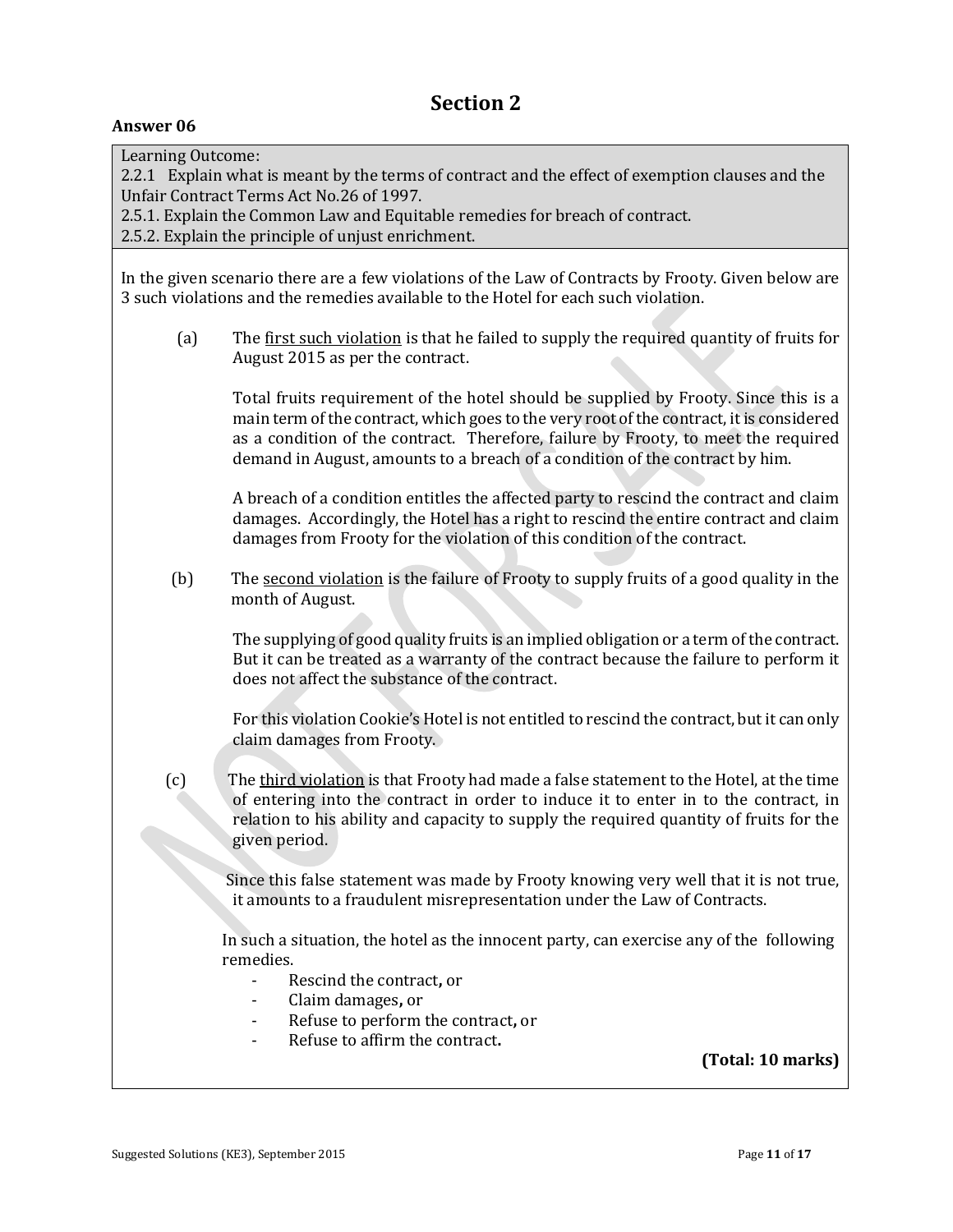Learning Outcome: 5.7.5 State the relationship between partners. 5.7.6 State the relationship between partners and third parties. **Part (a)** Bunty, as a partner in the partnership business, has to adhere to certain duties towards his fellow partners and the partnership. But in the given scenario, Bunty has breached some of these duties as follows : Every partner should render true accounts and full information on all his dealings affecting the partnership. This duty was breached, when Bunty did not account for the benefits he derived in engaging in the purchases of the partnership. Every partner should account to the firm for any benefits derived by him without the consent of the other partners from any transactions concerning the partnership. This duty has been breached by Bunty when he gave the complimentary gifts to his children, without informing the partnership or the partners. Every partner must disclose any secret profit he makes in dealing with the firm and account for that profit to the firm. This duty was breached when Bunty fabricated the purchase bills to include part of the complimentary gift items, thereby making a secret profit.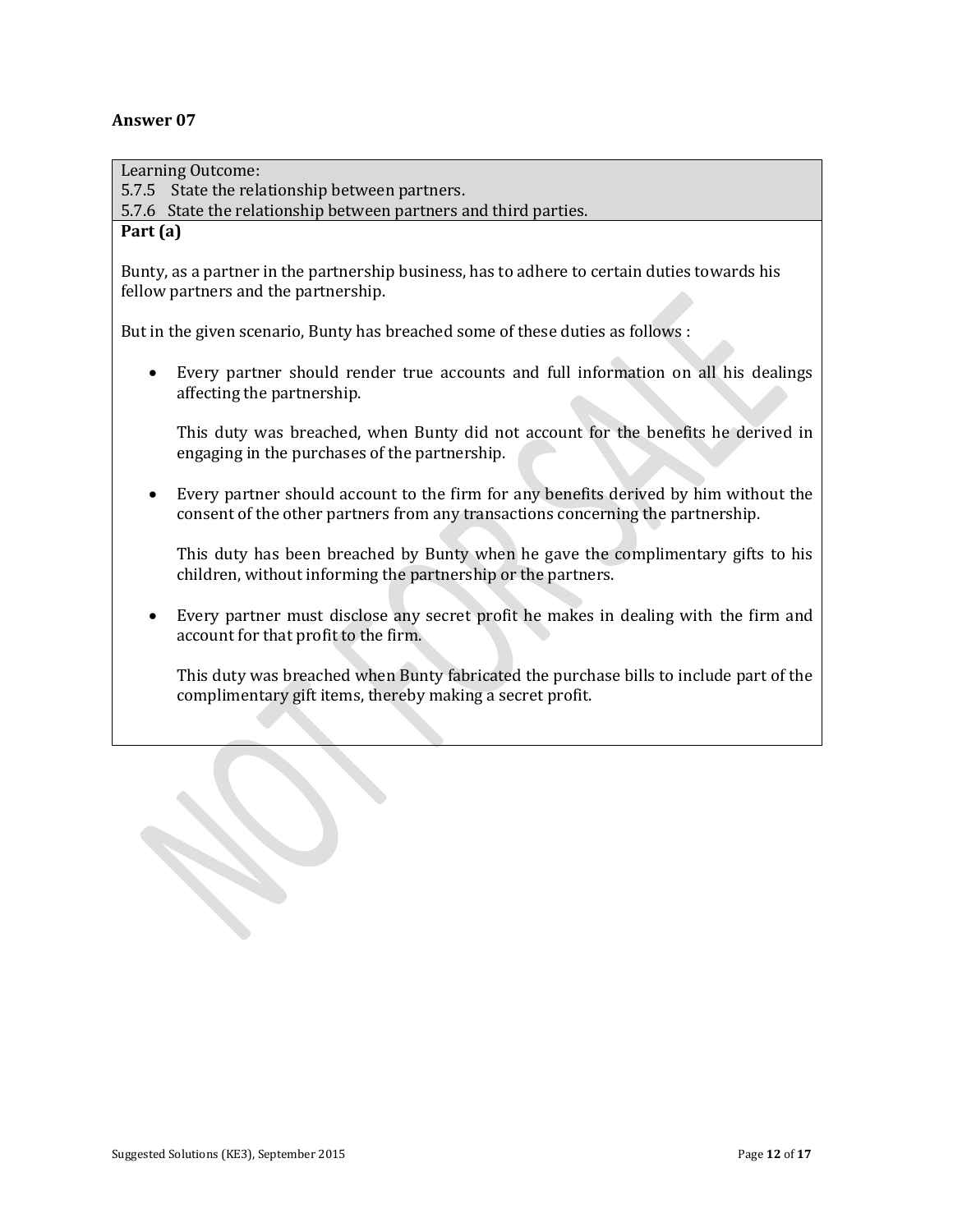#### **Part (b)**

In Partnership Law, every partner is considered as an agent of the firm and of his fellow partners for the purposes of the firm.

Therefore, the acts of every partner in carrying on the business of the firm in the usual way will be binding on the firm and on the other partners.

In the given scenario, Chandy collected the advance of Rs. 700,000 from Dandy, on behalf of the firm and as an agent of the firm and in the carrying on of the business of the firm in the usual way.

Further, it is also implied from the fact that Chandy was in charge of the sales of the partnership, that he had implied authority to bind the firm in the receipt of payments from the customers of the firm.

Therefore, from the given facts, it could be said that the firm and the partners are collectively and jointly liable for the advance collected by Chandy on behalf of the firm, and therefore it is the firm that will be held liable on this loss.

Based on the above reasoning, Chandy will not be held liable personally, but as a partner of the firm, he will be held jointly liable with the other partners.

**(4 marks)**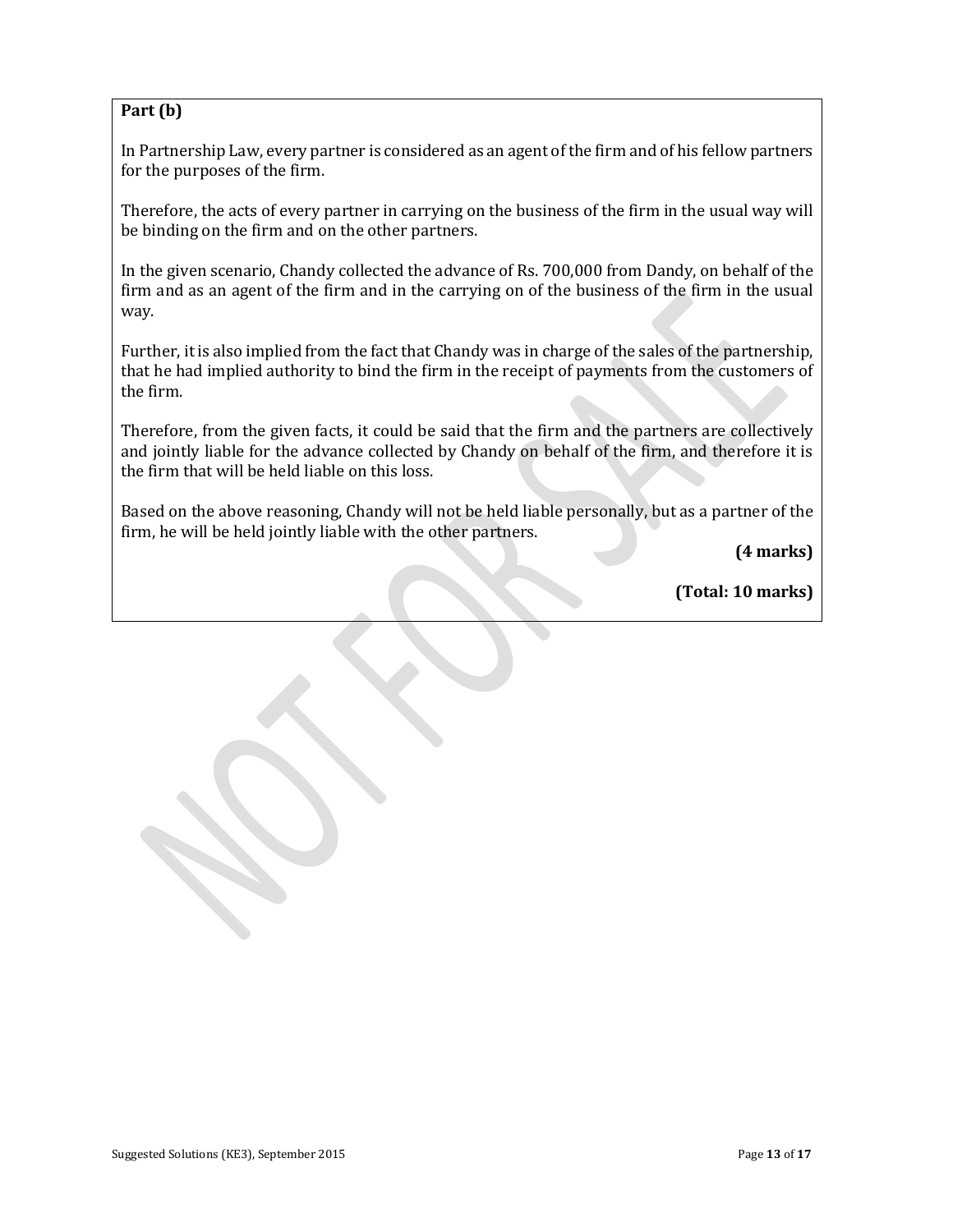Learning Outcome: 3.4.1. Explain the remedies, which are available to a buyer and seller, including rights of an "unpaid seller".

#### **Part (a)**

From the given facts, it seems that the packet of milk powder purchased by Brenda was not fit for its purpose and was not of a merchantable quality.

This results in the breach of an implied warranty in a sale of goods contract by Anton.

Therefore, Brenda is in a strong legal position to recover damages from Anton.

But as Anton had, before purchasing the 150 packets of milk powder, inspected and tested a sample to satisfactory results, it could be deduced that this defect was one that could not be discovered by a reasonable examination of the sample.

Therefore Anton can in turn recover damages from Titus as follows:

(i) To recover the costs incurred by Anton, as a result of Brenda's claim on him. For the breach of an implied term of a sale of goods, in relation to a sale by sample.

Learning Outcome: 6.1.3. Explain the applicable principles in a contract of insurance relating to uberrimae fidei, curable interest and indemnity (including total and partial insurance). **Part (b)**

A fundamental principle in the law of insurance is the principle of "uberrimae fidei" or "utmost good faith".

This principle imposes a duty on the insured, in this case Wilfred, to disclose to the insurer in the proposal form, every material fact that he knows, which may enable the insurer to evaluate the risk that the insurer is going to undertake.

Therefore, the non-disclosure of the past conviction by Wilfred constituted a moral hazard as well as a non-disclosure of a material fact, which the insurer would have had to assess before accepting the risk.

Similar facts were expressed in the decided case of **Woolcott vs Sun Alliance and London Alliance Ltd.** (1978) 1 W.L.R. 493.

Therefore, from the given facts, it seems that Wilfred has breached the principle of *uberrimae fidei*.

Therefore, the insurer is entitled to avoid this policy and reject the payment on this policy.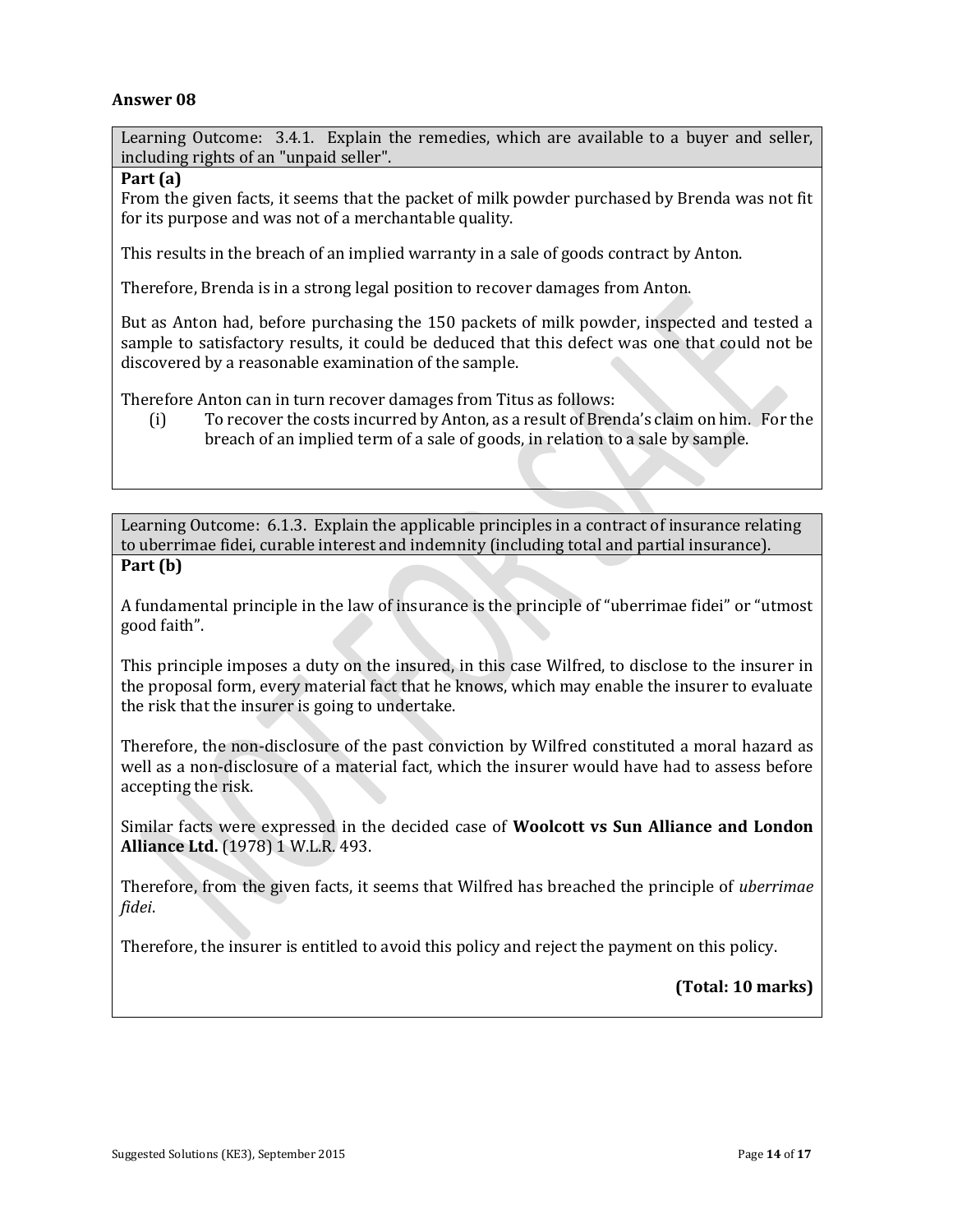Learning Outcome: 4.2.1. Explain, in respect of the following, the applicable principles of cheque law and their commercial significance (endorsements, crossings, dishonour and banker's liability).

#### **Part (a)**

The cheque that Sunil has with him, falls within the category of an "order bill" or an "order cheque", for the reason that the drawer has given an order to pay Sunil and not any other bearer of the cheque**,** as well as a direction to the paying bank that the cheque should be paid only through a bank account.

But even though it is an order cheque, it can still be negotiated by Sunil as its holder in due course, by making an endorsement on it.

For this endorsement to be valid the following requisites must be satisfied by Sunil. They are :

- The endorsement must be written on the bill/cheque itself, and signed by Sunil as the endorser, and
- The entire cheque amount must be endorsed. (i.e.: It must be an endorsement of the entire cheque amount).

#### *[Sec. 32 of the Bills of Exchange Ordinance ]*

Once the cheque has been endorsed validly, then Hardy can accept this cheque, and encash it by banking it to his bank account.

Learning Outcome: 7.4.1. Explain the procedure for termination of employees under the Termination of Employment Workmen (Special Provisions) Act.

#### **Part (b)**

As per Termination of Employment of Workmen (Special Provisions) Act No. 45 of 1971, the termination of employees in Scheduled Employment, can be done by an employer, only upon the fulfillment of certain conditions.

These conditions are as follows :

- The prior written consent of the employee to be terminated, must be obtained; or
- The prior written approval of the Commissioner of Labour must be obtained

But as per the given scenario it seems that the employer has not followed either of the above conditions.

Therefore, this amounts to a violation of the Act, and hence Edgar's termination is illegal, and null and void.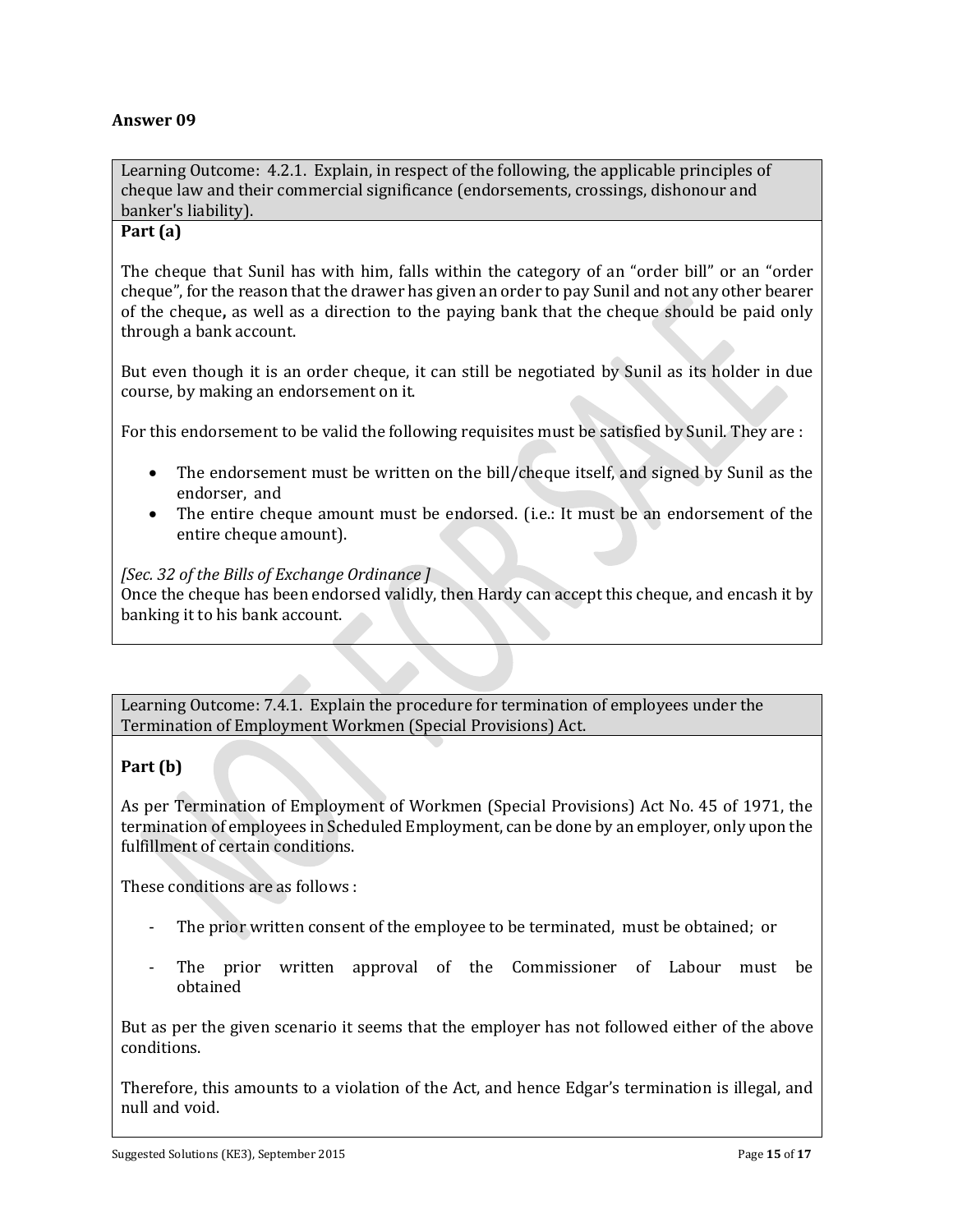#### **Alternatively**

As per Termination of Employment of Workmen (Special Provisions) Act No. 45 of 1971, the termination of employees in Scheduled Employment, can be done by an employer, only upon the fulfillment of certain conditions.

These conditions are as follows :

- The prior written consent of the employee to be terminated, must be obtained; or
- The prior written approval of the Commissioner of Labour must be obtained**.**

But on the other hand, if the employer had followed either of the above conditions, then it could be said that Edgar's termination is in order and hence valid.